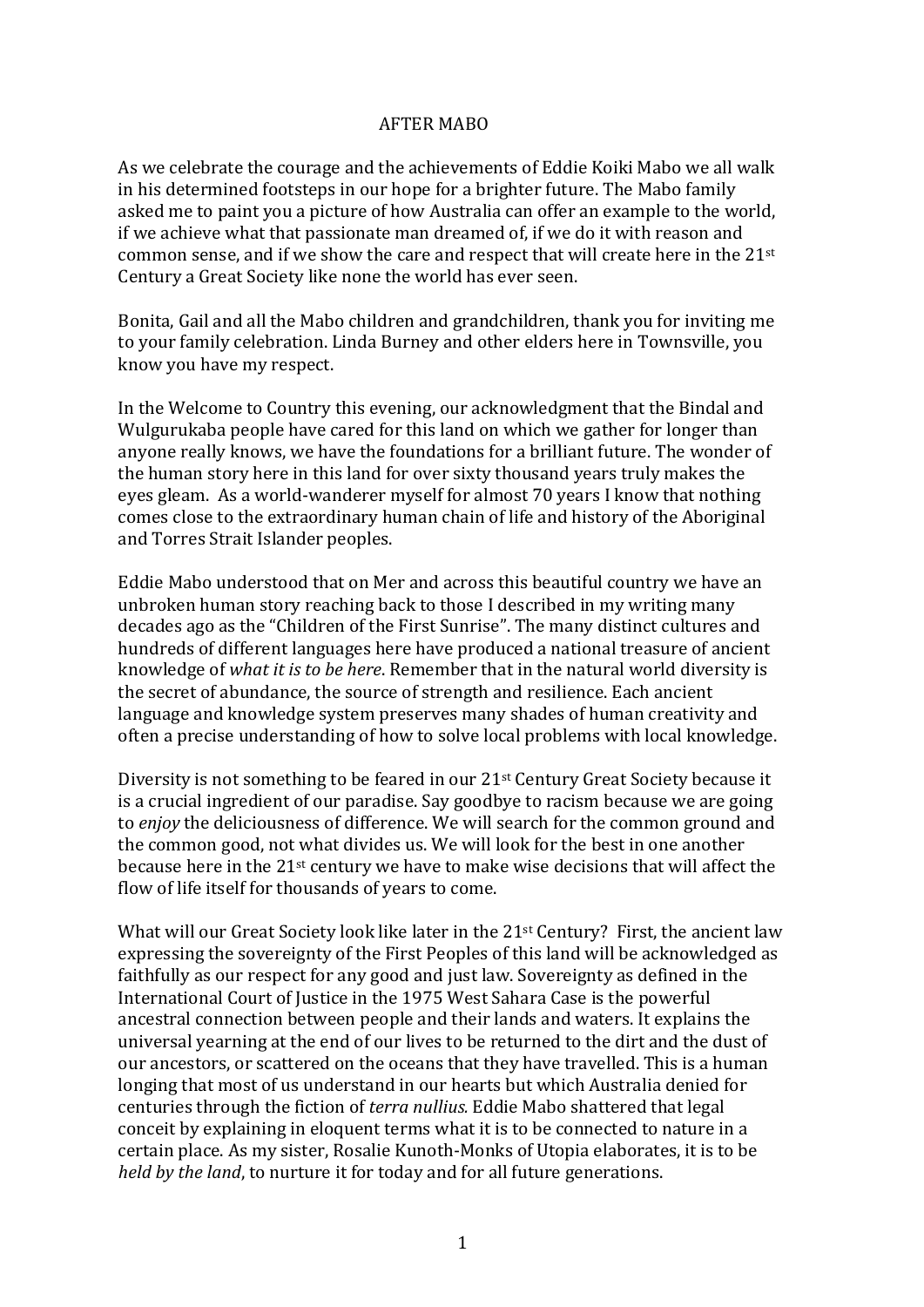Such voices of our First Peoples, brimming with wisdom, will be listened to and respected in our 21<sup>st</sup> Century Great Society. In the gateways to our biggest cities and smallest towns there will be Keeping Places for cultural knowledge and art. This is Australia's unique national heritage shared generously with us all. The relentless assimilation policies of the past two centuries that sought to suffocate Indigenous languages and cultures will be abandoned as disastrous failures in an ancient multicultural land. Aboriginal and Torres Strait Islander people will not be subjected to legislation impacting their lands, languages and their lives without genuine cooperation to ensure that what is done through policy benefits the First Peoples. No more Northern Territory Interventions, no more discrimination. History shows, that when it comes to government interventions, so called consultation is not genuine and so our  $21^{st}$  Century Great Society will be marked by a new spirit of *cooperation* aimed at ending the poverty within this land and creating equality.

As we work together to improve the wellbeing of all of our children, of all of our people, the First People will have well established organisations at the local, regional and national level.

At the local, regional and national level, treaties will be forged to define the new cooperation, finish the 'unfinished business' of land rights and set right the wrongs of the past two centuries. The Uluru gathering in 2017 and hundreds of campfire conversations on sovereignty and treaty over many decades have always expressed the unequivocal desire of the First Peoples to forge legal agreements that are a binding expression of their ancient sovereignty that was never surrendered and a genuine pact on land rights. Native Title itself is still a central part of the unfinished business in this country. In the desert camps, the yarning on country and at city conferences that I have attended over many years, the First Peoples have always called for treaties among the tribes or First Nations, regional agreements building towards a collective unity and then an overarching Treaty or *Makarrata* legally ending the conflict of more than two centuries and defining the terms of a new future together.

There are careful choices to be made here at the start as we build a just foundation for our  $21^{st}$  Century Great Society. We must think deeply about whether a sovereign treaty between all of the First Peoples as a collective can be negotiated with the Commonwealth government which in the past has sought to block any attempt by the First Peoples to negotiate a Treaty with the colonising power, Britain. It is ironic that Australia freely negotiates treaties on whales and the ozone but we struggle to settle on an equally critical legal expression of the guaranteed place in this land of Aboriginal and Torres Strait Islander people.

We need to study very closely whether entry of the First Peoples into the Australian Constitution in any new form strengthens or weakens the First Peoples' sovereignty in the international legal sense of the Vienna Convention on the Law of Treaties. Are domestic treaties made with Commonwealth, State and Territory governments expressing the full force of ancient sovereignty or merely agreements on how to do business? Here we see the limitation of words on paper and the great challenge of drafting laws or constitutional provisions that are truly just.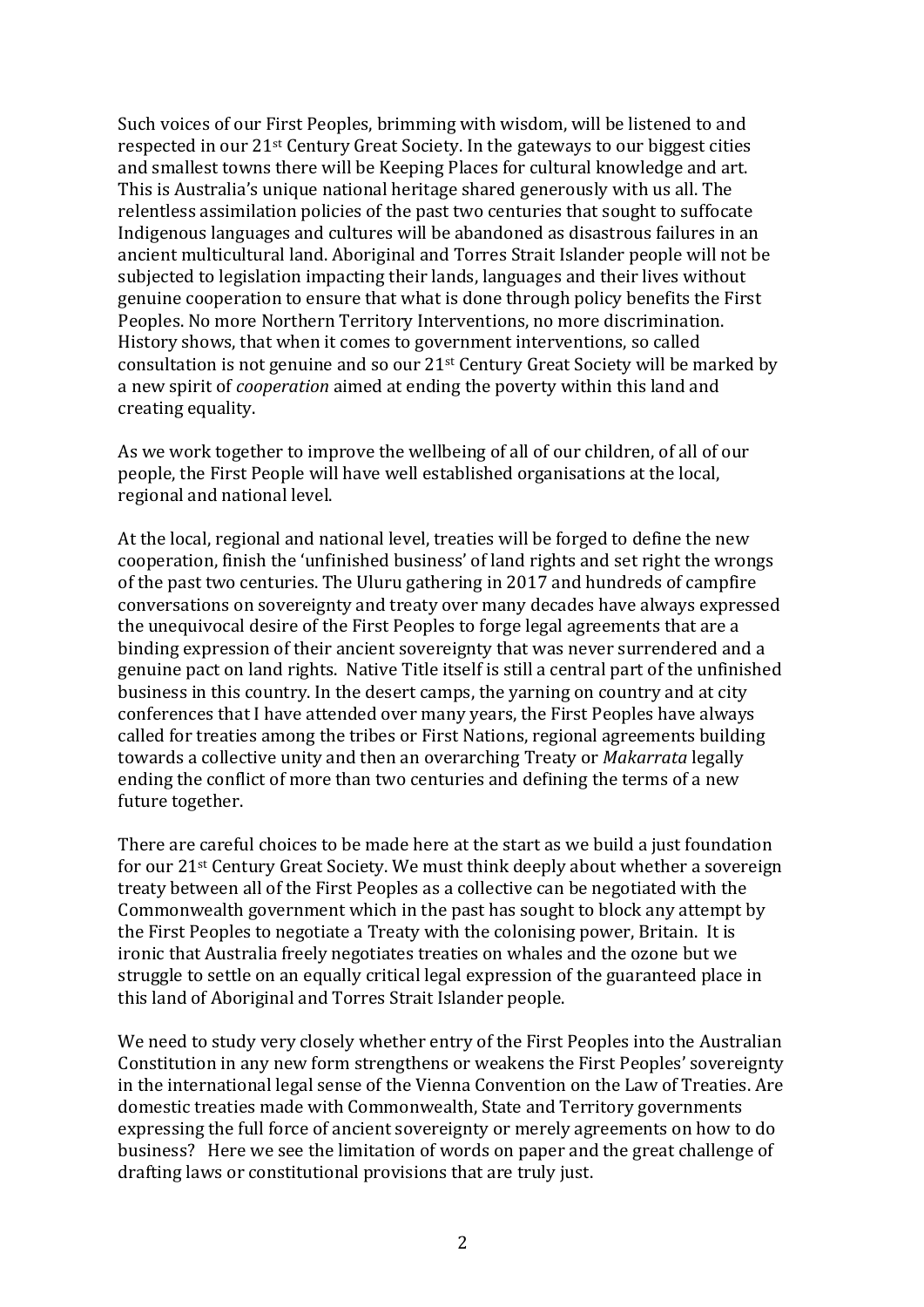Here we come to the challenge of writing the words in our hearts and minds, so that legal agreements do not continue the Australian pattern of trust followed by treachery, of raising the hopes of many but then dashing them with 'bucket loads of extinguishment' like the Howard Government's 10-point-plan that followed the Mabo decision 25 years ago.

The new legal agreements in our Great Society of the  $21<sup>st</sup>$  Century will ensure that the bounty of this land and its waters is shared with those who have been held by the land since the dawn of time. The mineral wealth of these lands and waters will be used to fund the end of poverty and disadvantage, not for the accrual of astonishing wealth for an exploitative few.

Without discrimination against anyone over the colour of their skin, their age, gender or spiritual beliefs, we will build a belief in equality in the  $21^{st}$  Century based not on a mythical egalitarianism but on how we each live our values. Ending racial discrimination and achieving fundamental human rights for all can never be guaranteed by a constitution that is silent on these crucial values. Are we going to keep staring at a constitution that has anachronistic and discriminatory race powers and no protection of human rights or will we remove the stain of racism? The only unified path is to make the changes first through education.

In our 21<sup>st</sup> Century Great Society we will imbue all of our children with a sense of the longer time lines of history, the rich and complete story of the peoples of this land. We will also instil in our children a love of learning. Walking in Eddie Mabo's footsteps we see his children like Gail sharing knowledge, life-skills and her artistic talents with so many Australians. We see Dr Chris Sarra and his wife, Dr Grace Sarra, two PHDs in the one family and the movement known as "*Stronger Smarter*" educating teachers everywhere to lift expectations for all of our children. We see the first Indigenous surgeon, the Worrimi man, Dr Kelvin Kong and his sisters, Marilyn and Marianne, all doctors, raised by their Aboriginal mother, the nurse Grace Kinsella, to believe that they can bring wellbeing to the human family. We see the art, music, dance and film that is the pride of this nation and the toast of the world, all through the magnificence of different forms of learning.

It was Eddie Koiki Mabo's pride in culture, love of learning and recognition of the disadvantage faced by some children that led to the creation of the Indigenous school here in Townsville, one of the first in the nation, with just ten or so pupils in the beginning. This year, we see AIME, Australian Indigenous Mentoring Experience, celebrating  $10,000$  Indigenous kids in its program, 93 % of them completing Year 12 and 70  $\%$  of them going on to jobs, training or university. Led by that AIME-FOR-THE-SKY, Bundjalung man, Jack Manning Bancroft, the unstoppable young people of AIME rise on Eddie Mabo's shoulders. We now see five thousand non-Indigenous university students mentoring Aboriginal and Torres Strait Islander kids, connecting them in their high schools to eighteen universities around this nation.